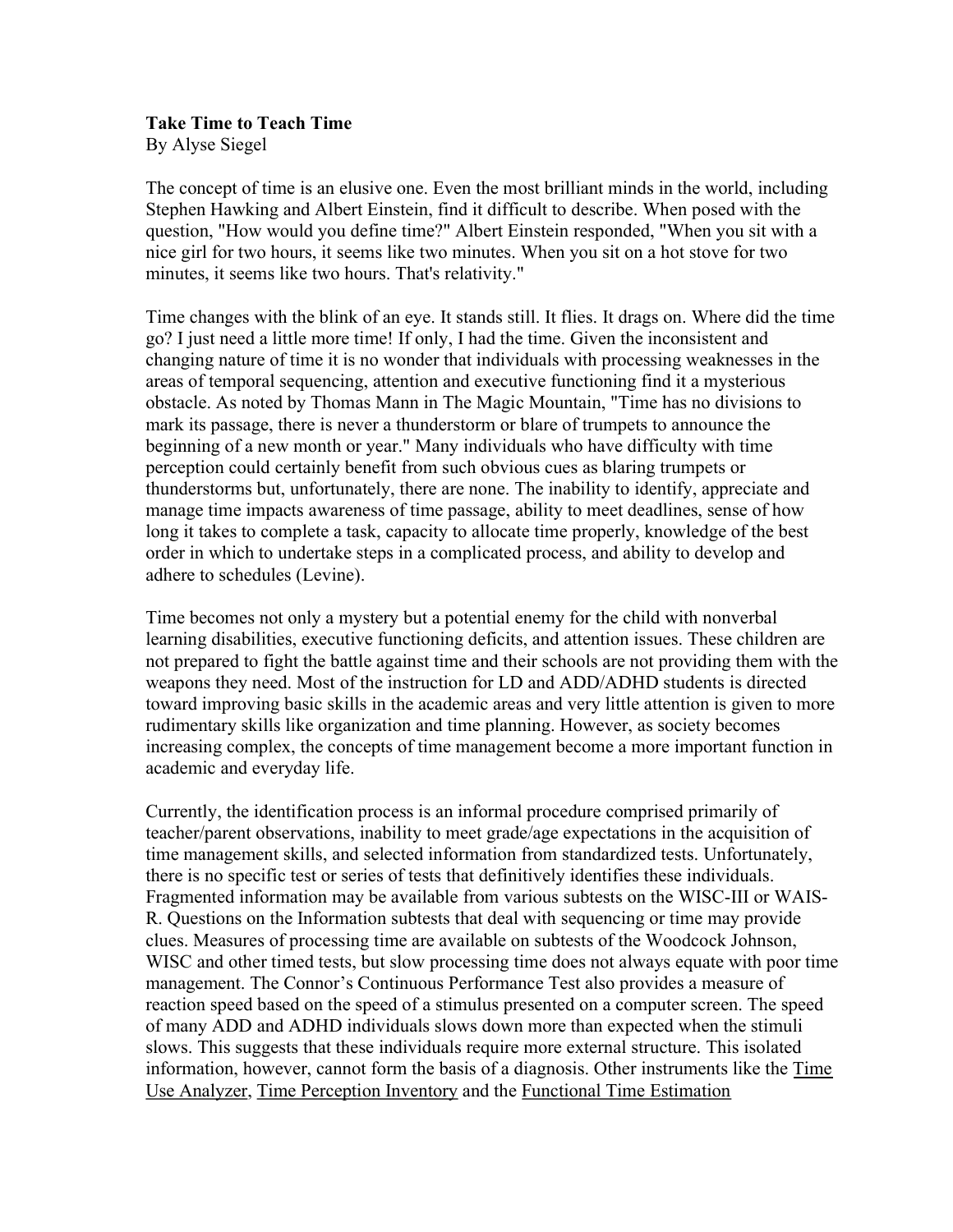Questionnaire provide data on time awareness but their normative samples are limited or do not include children.

Most children are initially identified through parent or teacher observations. A review of my own case history profiles and clinical observations led me to compile the following list of words and phrases that describe these children or adolescents. Parents state their children are:

# Lost in a time warp, consistently late, notorious procrastinators, live for the moment, live in the here and now.

They have difficulty executing routine activities like getting up and dressed in time for school and, homework overwhelms them since they can't break it down into smaller units. Teachers note, "students rush through tasks to finish on time since they haven't allocated enough time or can't plan for the future. They get little work done in relation to the amount of time they spend. Younger students have difficulty learning the days of the weeks or the months in the year. They find it difficult to tell simple stories in a sequential manner. For older students, there is a delayed mastery of multi-step math problems and oral and written expressive language may seem to be incoherent and lacking a logical order of ideas." This terminology is consistent and implies an impaired sense of time. In addition to teacher and parent observations, an informal assessment of the acquisition of time management skills based on grade and age expectations can be useful in identifying at-risk students.

Although the current literature does not propose guidelines for skill acquisition in the area of time management as it does for math, reading or written language, a comparison can be made by reviewing the information in the box on the next page. While there are variations depending on the school, these skills appeared most frequently in my work with students in kindergarten through eighth grade. In conjunction with teacher/parent observations and age/grade expectations, information obtained from psychoeducational evaluations can be useful in "red flagging" individuals with time management problems. In-depth evaluations may reveal processing deficits in temporal sequential ordering, visual spatial abilities, attention or executive functioning.

Once students are identified, the question then becomes, "What can be done to assist these children in acquiring the skills they need?" In planning a program for intervention, there are three fundamental principles in the acquisition of time management skills. First, all skills must be directly taught. Second, skill instruction must focus on two areas: increasing time awareness and then improving time management. Finally, success requires a coordinated effort among schools, outside service providers, and home.

Since almost half of a student's waking time is spent in the classroom and several hours after school are spent on school related activities, schools are key to teaching time management skills. Following the principle that time management must be directly taught, teachers must include time management instruction as part of their daily curriculum. Beginning with increasing time awareness, teachers and administrators can model good time management. Teachers need to begin and end class on time and finish their daily lessons within the given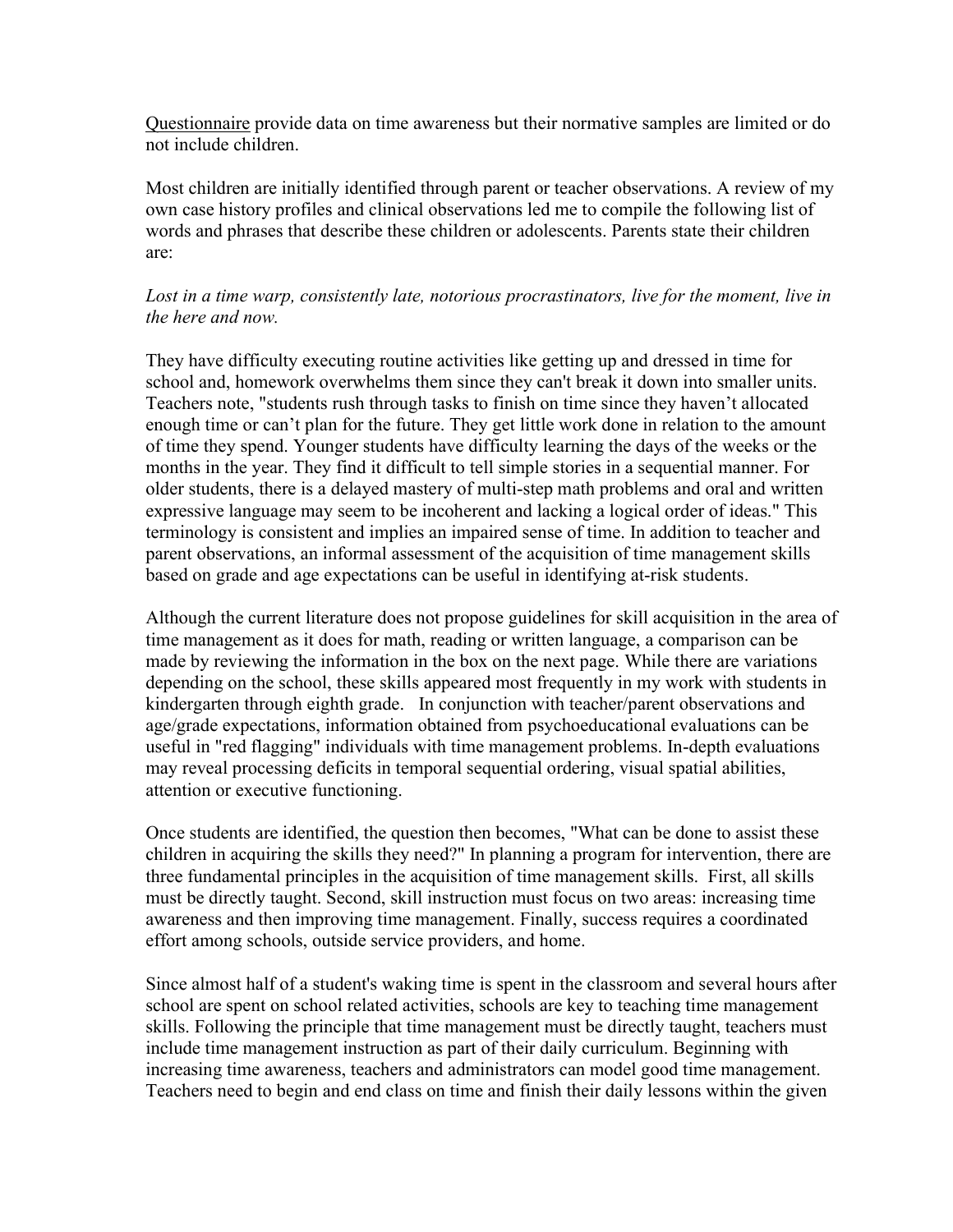classroom period. The semester's work should be evenly distributed so students do not experience the common last minute rush to complete a month's worth of work in the last week of school. In departmentalized grades, teachers need to coordinate efforts to insure that the book report for language arts is not due the same week as the science fair project and the social studies research paper. Many schools have resolved this problem by having a central monthly calendar posted in the school office which indicates major or long term projects along with their due dates. Other schools have rules dictating that there may not be more than one major assignment, one test, and one quiz scheduled in the same week.

Coordinated planning within the school can alleviate time management problems for the student. In addition, teachers need to correct and return graded work on a timely basis and appear promptly for appointments and meetings with students. Schools may want to consider rewarding punctuality and good time management. We don't think twice about giving praise for work in academic areas that is well done. We give stickers, have honor rolls, and award special privileges for high quality work. Why not do the same for time management skills?

In addition to increasing time awareness, schools can help students improve time management skills by providing appropriate assignment books and directly teaching students how to use them. All students should use the same assignment books just like they use the same social studies or science textbooks. Imagine the confusion in teaching science if each student was allowed to select his or her own textbooks! Appropriate assignment books are ones that are predated and preformatted with the subject names.

Furthermore, planners must contain lines to write on and provide adequate space for entries. It is common for students with time management difficulties to also have difficulties with handwriting. The less they need to write, the better! Good assignment books allow the student to view the entire week at one time and provide monthly calendars. Individuals with visual spatial deficits can have difficulty processing gestalts and may never see the individual days as a week's worth of work. Monthly calendars also help provide "big pictures." If possible, planners should be preprinted with school events, vacations, and days off. If this is not possible then teachers should instruct students at the beginning of the school year to transfer their school calendars into their assignment books.

Once students have appropriate assignment books, teacher can proceed to directly instruct students on how to use the planner. The first year that assignment books are introduced, teachers can provide a larger identical planner on display where he/she can model the entries. Many publishers already offer this option when purchasing quantities of books. Schools must also establish specific guidelines for how to enter assignments. Guidelines should address issues like:

- Will students be required to prioritize assignments?
- Are assignments entered on the day they are assigned, the day they are due or both?
- Will students enter the amount of time spent on each assignment in an attempt to build time awareness?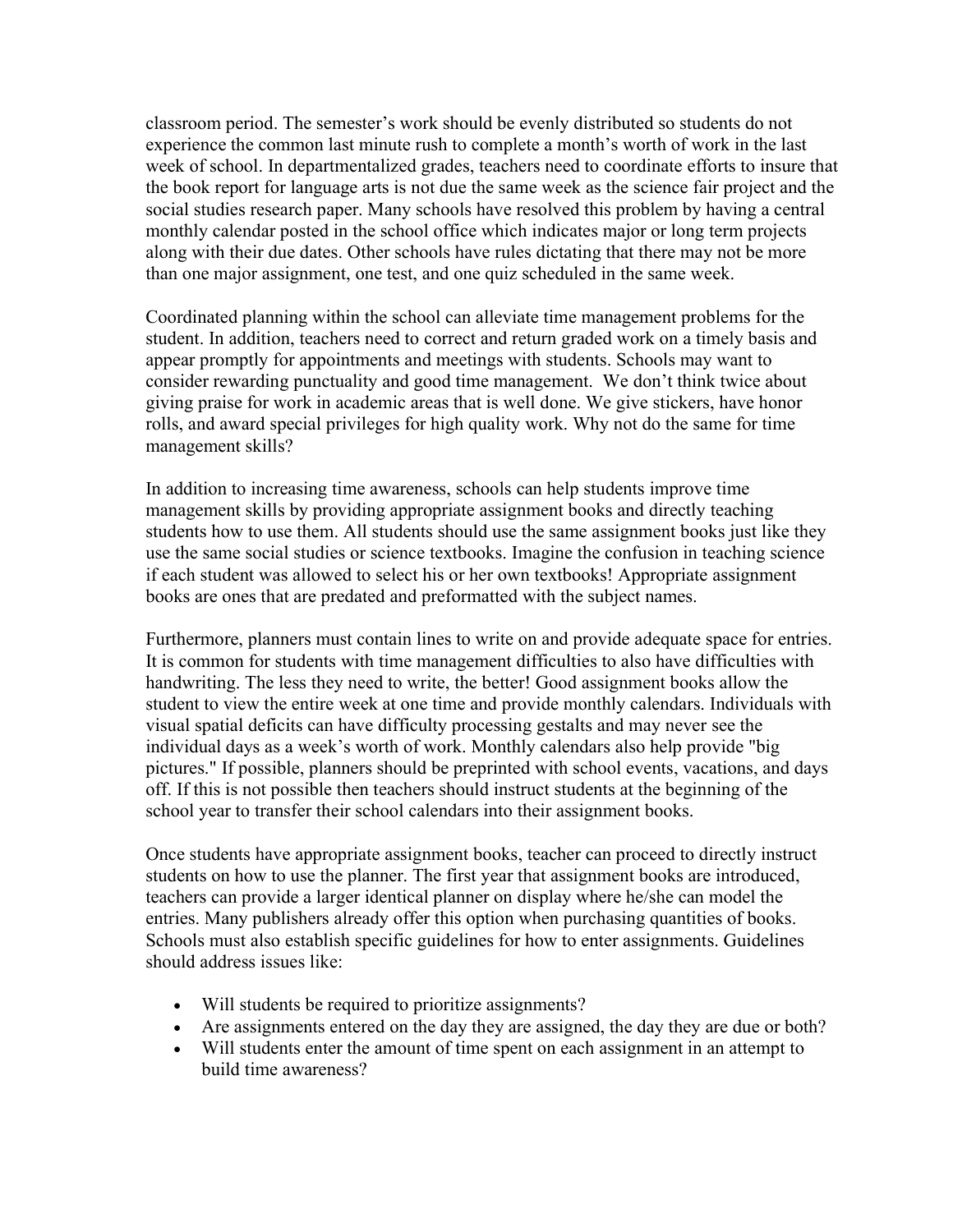- Will teachers provide time estimates as to how long each assignment will take to help guide students?
- Will students be required to write "no homework" if none is assigned to insure that they have not just forgotten to enter the assignment?
- Will teachers' check planners on a regular basis to insure proper use? While guidelines may vary from school to school, consistency throughout the grades in any given school will lessen confusion.

School programs can be successfully coordinated with outside support services including tutors, educational therapists, psychologists, and social workers. Out of school support should reinforce the guidelines established by the school and focus on the same two areas of increasing time awareness and improving time management. One of the most effective ways to build awareness of time is to have students keep a record that estimates how long they think it takes to complete common tasks like reading five pages in a textbook versus a record of how long it actually takes. The student can enter his estimated time on a grid and then the tutor can time the child actually completing the task. This information can be transferred to a reference sheet to help students realistically gauge how long it will take to do many of their nightly assignments and plan accordingly.

Outside support services also need to help students improve their time management by providing practice exercises to reinforce school guidelines for assignment book use, teaching prioritizing, and practicing long term planning. Summer provides an excellent opportunity to introduce or reinforce school procedures for assignment book use though mock entries on practice sheets that duplicate the assignment books used by the school. Tutors can prepare written exercises that present a typical day of assignments and then have students rehearse entering the assignments in the duplicate planner. Students that are too young to use a planner can be taught how to create simple "To Do" lists that indicate important daily activities. Outside support providers can also teach students how to prioritize assignments. Often students with poor time management have difficulty not only estimating how long an assignment will take, but they also have problems distinguishing the proper order in which to complete the assignments. As a seventh grade student said, "What's the difference what order you do them in as long as it gets done?" Prioritizing can lead to more efficient work completion. Priority guidelines for homework completion will vary based on the student. Some students need a quick and easy "warm-up" task to build their confidence and act as a starting point. Others can jump right in. As a general rule of thumb, I recommend that following the "warm-up" task. If necessary, students study for tests/quizzes and complete papers that are due the following day. Next, assignments should be done based on the level of difficulty and due date. It is best to work on assignments that are due the next day, then assignments that are most difficult, then long-term assignments and assignments that are easy.

Requiring students to make conscious choices about priorities and requesting that they indicate priority numbers in their assignment books provides a solid foundation for work completion. Long-term assignments that are more common in sixth, seventh, and eighth grade are also problematic for students with nonverbal, attention, or executive functioning issues. Dr. Russell Barkley refers to the maturational process of developing a sense of time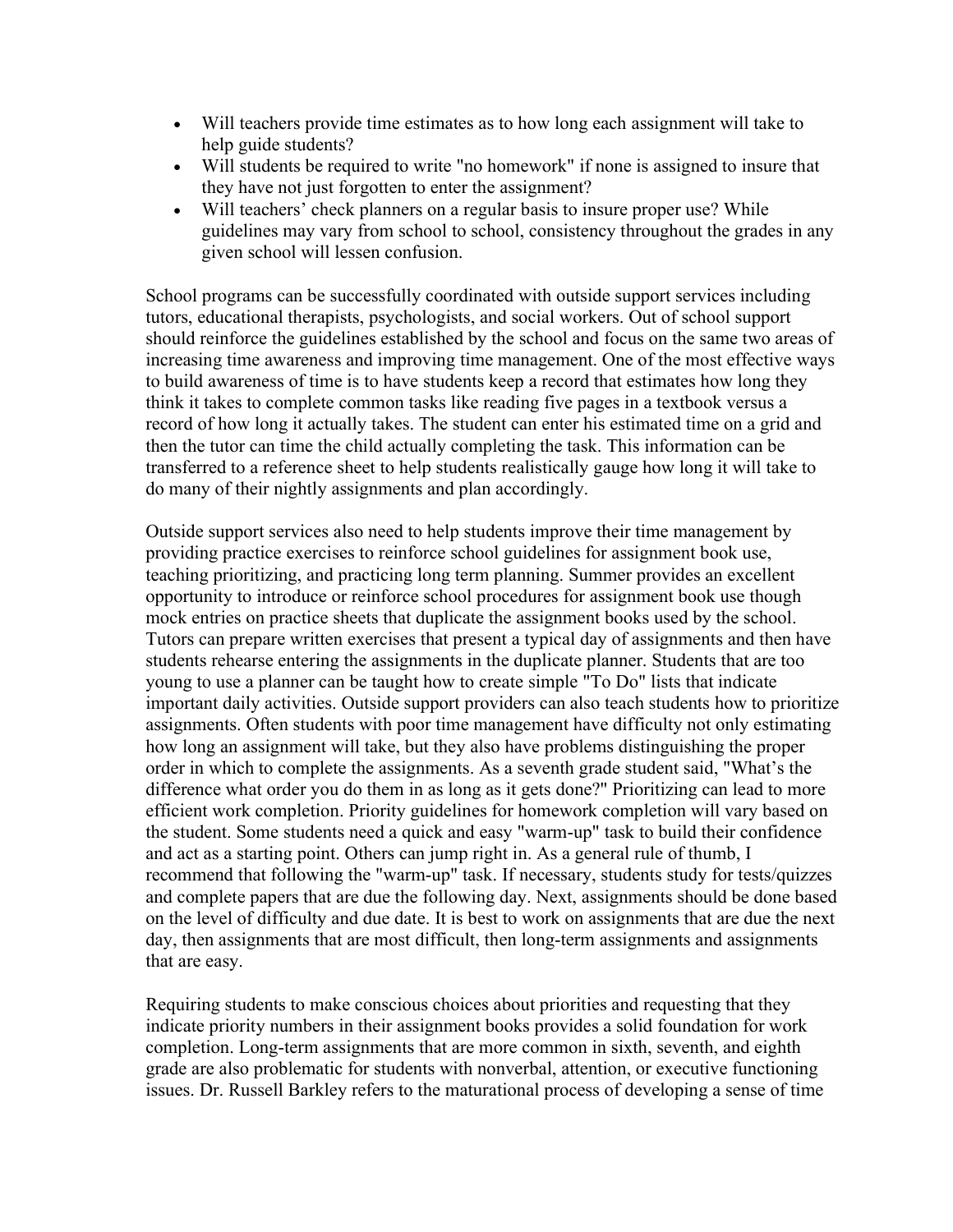as a "window on time" that opens more slowly for students with attention deficits. Preschool ADD or ADHD students have a window that is shut implying that the only time that exists is "now." Three to six year olds have a window that is open for a few minutes to a few hours. By age seven or eight, the window is about twelve hours. For adolescents, the window on time is up to two days and for adults eight to twelve weeks. This information makes it is easier to understand why a high school student who has been assigned a history research paper with a three-month lead time doesn't begin working on it until two days before it is due. While we can't force the window to stay open any longer, we can help students break down their long-term projects so that a portion of it is due every day or every two days.

Providing written guidelines and offering practice exercises for long term planning will help students become more independent as they get older. Long-Term Planning Guidelines include:

- Determine how many days there are until the assignment is due
- Plan to finish two days in advance
- Highlight the various parts of the assignment in different colors to serve as a way to distinguish the possible components
- Include time for hidden tasks like purchasing materials, going to the library, reading the resources, taking notes, organizing the information, and proofreading several times
- Include time for unanticipated delays. Long term planning, like assignment book use, can also be taught during the summer and put into practice the following fall.

Parents are an important part of the overall plan to improve time management skills. Their role is to model and monitor. Good models wear watches, use appointment books, plan time aloud, post calendars with family schedules, and have scheduled routines at home. Parents should wear and make reference to their watches. In addition, they should make sure their children wear watches ("Watch Minders" and those with beeper functions can be particularly helpful). Parents can model time planning by using appointment books (or Palm Pilots) and by thinking aloud when they plan their own activities. Make your child aware of how you schedule routine activities by saying, "I have to pick up your dad at 6:15 at the train station. It's 5:15 now. It usually takes 10 minutes and I'll add on another five minutes for rush hour traffic. I think I'll leave at 6:00 p.m."

In addition, draw parallels between the time it takes to complete various activities. Compare an unknown period of time to a familiar period of time. "We're leaving for the orthodontist in 30 minutes. That is that same amount time you spend watching *The Simpsons*." As monitors, parents should review the child's 'To Do" list or assignment book each day after school. Review students' priorities and check to make sure they are realistic about the amount of time they plan to spend on an assignment. Remember to post a calendar with personal activities in the kitchen or family room. Assist your child with entering these personal commitments including birthdays, parties, special events, sports practices, haircuts, and medical appointments in their school assignment books. By incorporating personal plans with schoolwork and activities, the child can get an accurate picture of his total time commitment. Most importantly, establishing a routine schedule at home that has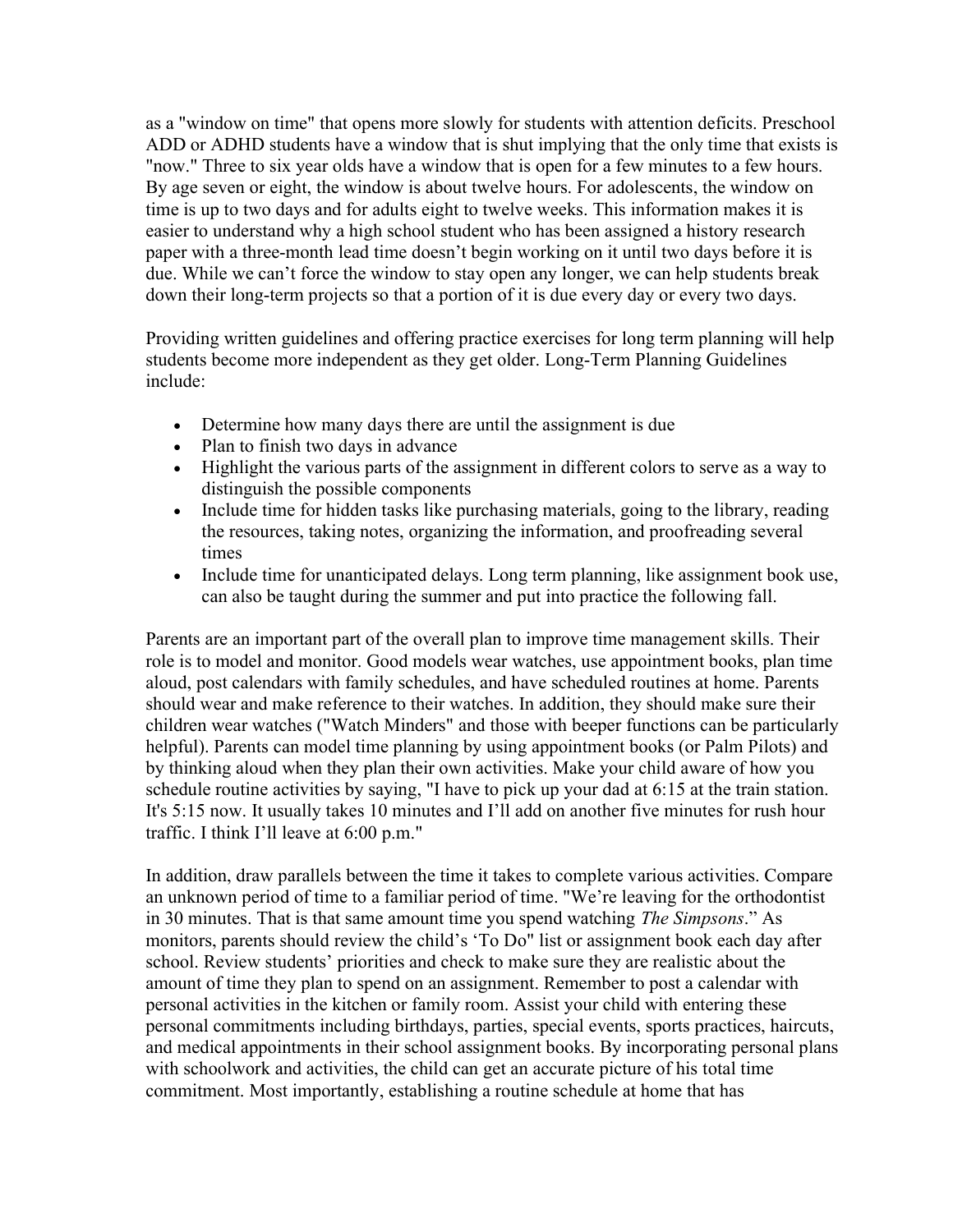predetermined meal times and bedtimes provides the framework your child needs to plug in his or her other activities and homework.

Time is an ever changing and complex phenomenon. In order to manage it, an evolving hierarchy of skills is required. From simple skills such as following a predetermined time schedule to independently allocating time over the long term, skill acquisition for students with time management problems requires a coordinated effort among the schools, home, and outside service providers. When implementing any of the proposed suggestions, always keep in mind that these guidelines are subject to alteration based on individual need. Also remember, that it takes time to learn to accurately judge and manage time.

### CONTINUUM OF TIME MANAGEMENT SKILLS BY GRADE (These are examples of expectations and may from school to school)

# Kindergarten

Follows the time schedule set in the classroom.

#### Grade 1

Follows the time schedule set in the classroom.

Uses an alarm clock to get up in the morning.

Gets to school on time with the assistance of an adult.

Follows the time schedule set at home.

# Grade 2

Follows an established after school routine for doing home work.

Knows how to tell time to the half hour.

# Grade 3

Refers to the family calendar for special events, appointments, etc.

Turns in homework on time.

Knows how to tell time to the minute.

#### Grade 4

Completes a "Daily To Do List" each day after school that indicates homework and other activities.